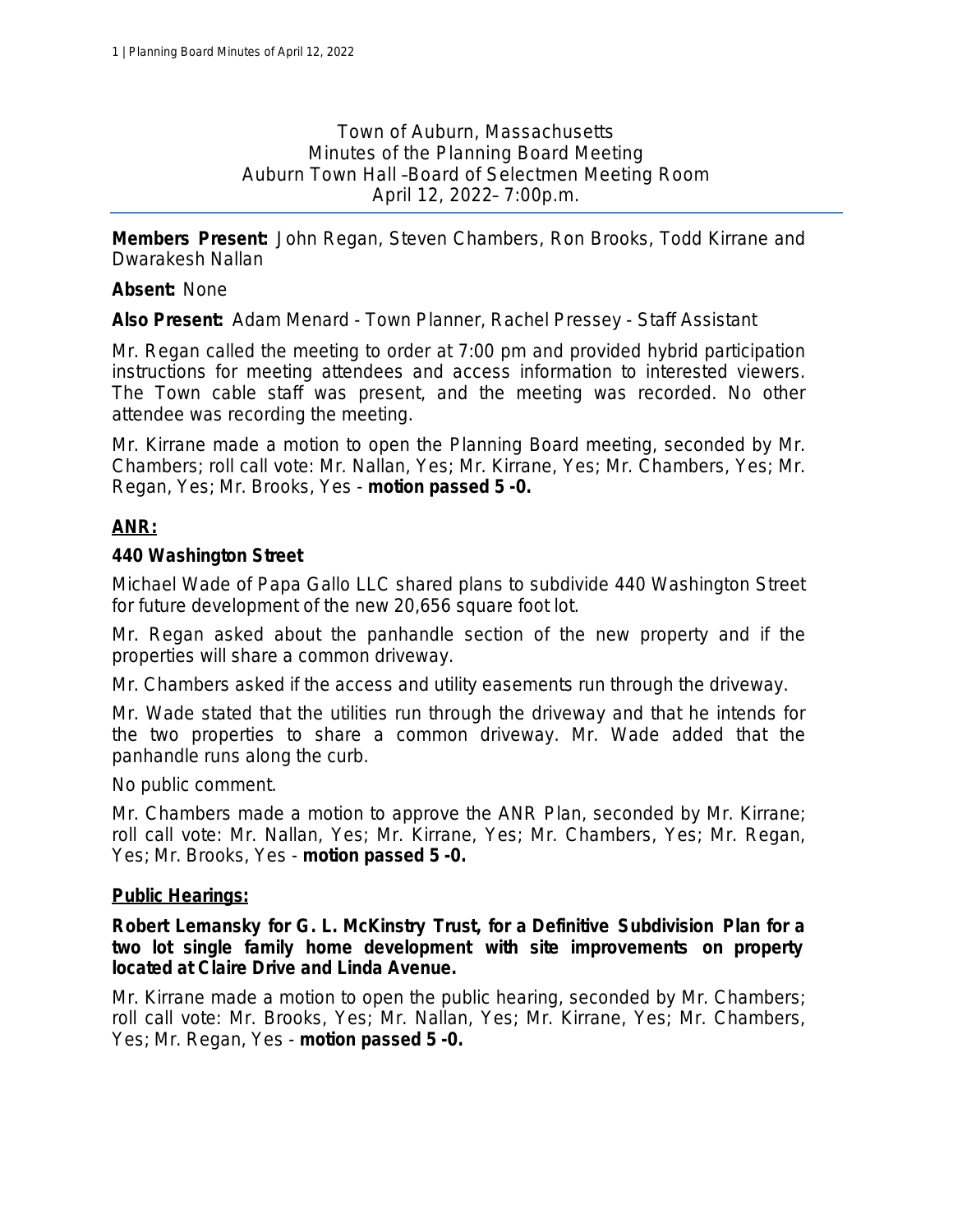Mr. Regan said the plan warrants peer review due to its age, zoning and stormwater regulation changes. Mr. Regan also expressed concerns about runoff on Town property and the driveway proposed on Linda Avenue.

Steven Pikul of Bertin Engineering stated that runoff on Town property will be isolated to large events and agreed to update stormwater calculations. Mr. Pikul proposed a Linda Avenue driveway instead of the cul-de-sac due to steep grading. Mr. Pikul also requested replacing the public water and sewer with private, because the existing 2-inch water line cannot support a new hydrant.

Mr. Regan informed Mr. Likul that the nearest hydrant must be within 500 feet.

Mr. Chambers recommended the plan be peer reviewed and disagreed with the sidewalk waiver request.

Mr. Nallan agreed that the plan warrants peer review, and asked if a cul-de-sac is preferable for emergency vehicles, and if there are any Massachusetts Department of Transportation requirements.

Mr. Kirrane echoed Mr. Regan, Mr. Chambers and Mr. Nallan's recommendations regarding peer review and sidewalks. Mr. Kirrane also requested the Town Engineer's water and sewer recommendation, an emergency vehicle auto turn analysis, and Massachusetts Department of Transportation's comments regarding the development.

Mary Gough of 1 Claire Drive expressed concerns about the potential noise increase due to reduced vegetation.

Mirela Kropp of 26 Linda Drive also expressed concerns about noise and traffic, adding that vegetation removal will negatively impact the neighborhood aesthetics; especially when trees are bare. Ms. Kropp also asked about the construction process and timeframe, and the proximity of the new properties to the existing homes.

Mr. Regan stated that construction hours are 7:00am – 5:00pm Monday through Friday, and 8:00am – 12:00 pm on Saturdays. Mr. Regan also suggested residents reach out to a local representative regarding Massachusetts Turnpike noise concerns.

Mr. Pikul explained that construction of the subdivision should take 3-6 months, that there is no work within the Massachusetts Department of Transportation's right-ofway, and noise and environmental impacts will follow Town bylaws.

Mr. Chambers asked why the properties were not constructed with the initial approval, if the properties will be marketed or for personal use, and if soil testing was completed.

Mr. Nallan asked if the lots would be built simultaneously.

Property Owner Robert Lemansky said the properties were not developed because of market conditions at the time of approval. The properties will be built simultaneously, though one will take additional time due to more extensive site work. Mr. Lemansky added that the properties will be sold on the public market.

Mr. Regan asked about the retention pond depth and discharge points.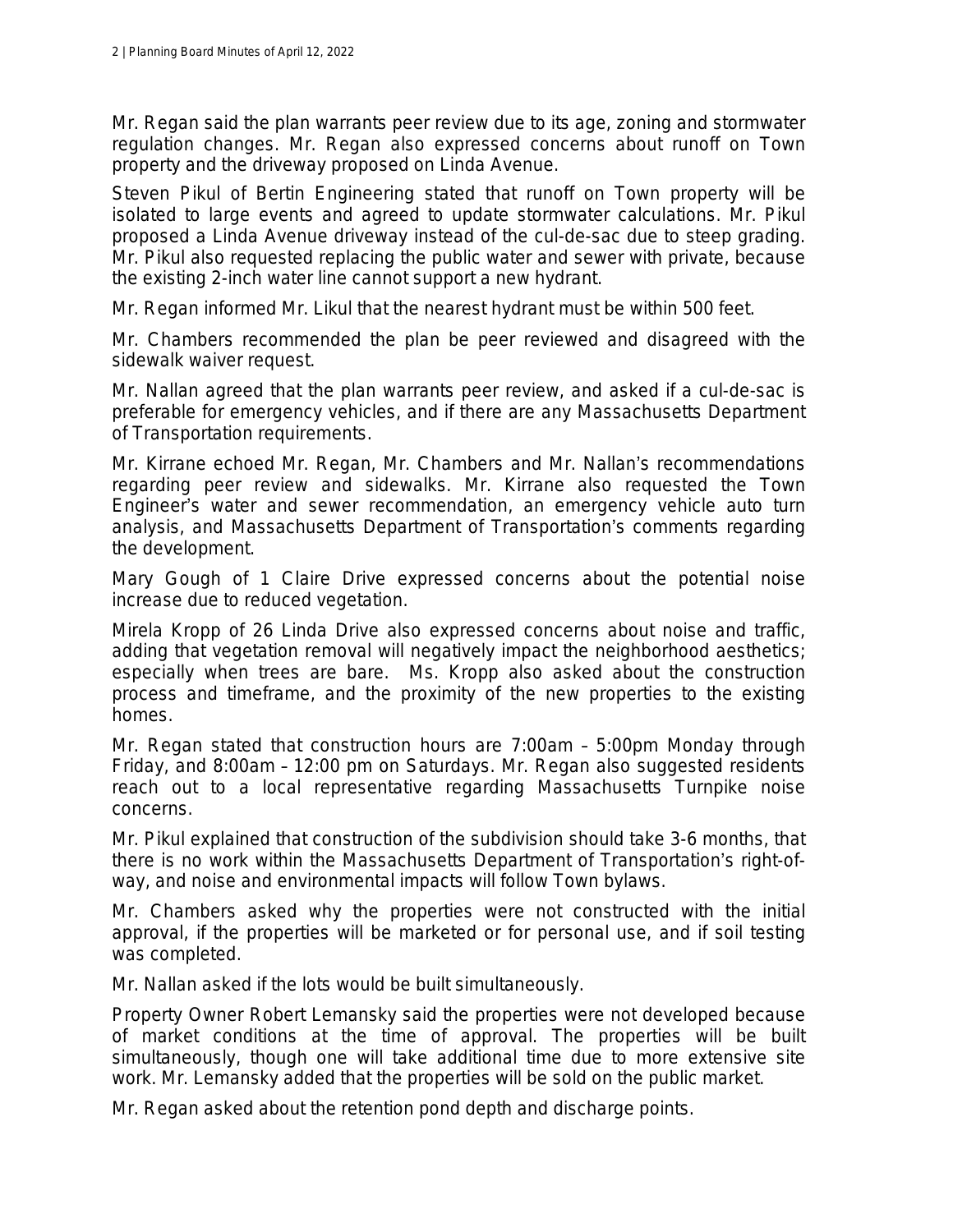Mr. Pikul stated that the retention pond will be fenced and approximately 5 feet and shared the drainage plan, which was determined based on previous soil samples.

Mr. Nallan made the motion to continue the public hearing until peer review is complete, seconded by Mr. Kirrane; *roll call vote: Mr. Brooks, Yes; Mr. Nallan, Yes; Mr. Kirrane, Yes; Mr. Chambers, Yes; Mr. Regan, Yes* - *motion passed 5 -0.*

# **Amendment to Section 3.9.1.4 and adding a new Section 14 Animals, to the Auburn Zoning Bylaw.**

Mr. Chambers made a motion to open the public hearing, seconded by Mr. Kirrane; *roll call vote: Mr. Nallan, Yes; Mr. Kirrane, Yes; Mr. Chambers, Yes; Mr. Brooks, Yes; Mr. Regan, Yes* - *motion passed 5 -0.*

Mr. Menard shared Section 14 Animal Zoning Bylaw updates based on fall 2021 Town Meeting feedback and asked the Board to vote whether to recommend the Town Meeting Warrant Article.

Mr. Brooks asked if a special permit is required for properties over five acres.

Mr. Chambers asked about grandfathering, if permits would be one-time or periodically, and grace period reporting.

Ms. Coyle explained that grandfathering is challenging because those currently recorded are done in compliance with state law or addressed due to complaints or investigations; most are not recorded. Ms. Coyle added that the proposed bylaw will be permitted and enforced through the Zoning Board of Appeals, Board of Health and Animal Control.

Mr. Menard said that special permit is required for a piggery or commercial raising of animals on properties less than 5 acres and reminded the Board that the current bylaw only permits 4 animals of any kind on a single property.

Mr. Kirrane made a motion to close the public hearing, seconded by Mr. Nallan; *roll call vote: Mr. Nallan, Yes; Mr. Kirrane, Yes; Mr. Chambers, Yes; Mr. Regan, Yes; Mr. Brooks, Yes* - *motion passed 5 -0.*

Mr. Kirrane made the motion to recommend the Section 3.9.1.4 amendments for Town Meeting, seconded by Mr. Nallan; *roll call vote: Mr. Brooks, No; Mr. Chambers, No; Mr. Kirrane, Yes; Mr. Nallan, Yes; Mr. Regan, Yes* - *motion passed 3-2.*

# **Amendments to the Table of Uses, Section 3.2.2.3 Apartments, of the Auburn Zoning Bylaw .**

Mr. Chambers made a motion to open the public hearing, seconded by Mr. Kirrane; *roll call vote: Mr. Brooks, Yes; Mr. Nallan, Yes; Mr. Kirrane, Yes; Mr. Chambers, Yes; Mr. Regan, Yes* - *motion passed 5 -0.*

Mr. Menard asked the Board to postpone the hearing indefinitely, as changes cannot be made until the Table of Uses approved at Town Meeting in fall 2021, are accepted by the Attorney General.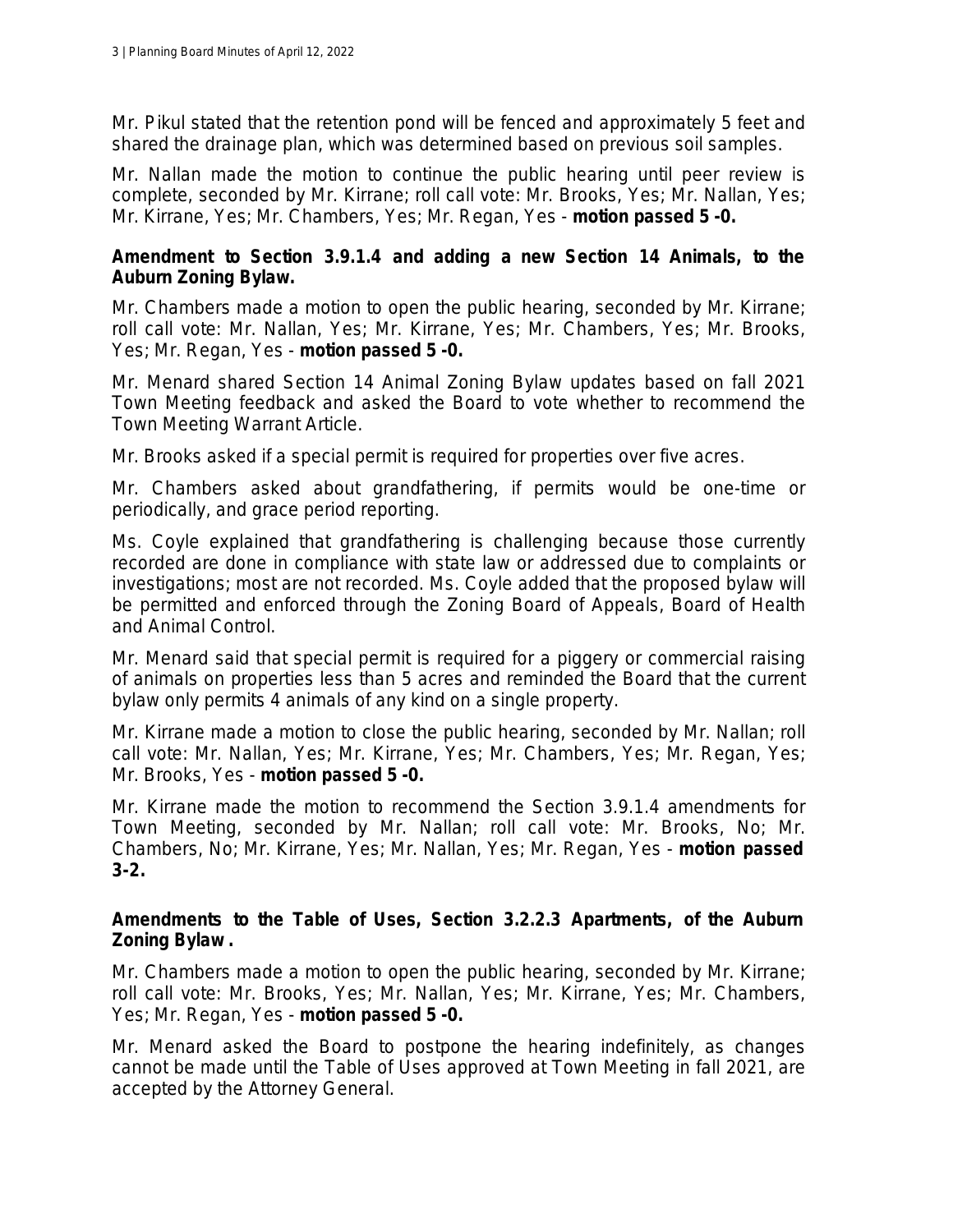Mr. Kirrane made the motion to postpone the public hearing indefinitely, seconded by Mr. Nallan; *roll call vote: Mr. Brooks, Yes; Mr. Chambers, Yes; Mr. Kirrane, Yes; Mr. Nallan, Yes; Mr. Regan, Yes* - *motion passed 5 -0.*

Mr. Kirrane made a motion to close the public hearing, seconded by Mr. Nallan; *roll call vote: Mr. Nallan, Yes; Mr. Kirrane, Yes; Mr. Chambers, Yes; Mr. Regan, Yes; Mr. Brooks, Yes* - *motion passed 5 -0.*

**Amendments to Section 3.2.7.10 Table of Uses and Description of Uses, 3.3 Temporary Moratorium on the Sale and Distribution of Recreational Marijuana, 3.7 Prohibited Uses, and 9.3.13 Registered Marijuana Dispensaries of the Auburn Zoning Bylaw .**

Mr. Chambers made a motion to open the public hearing, seconded by Mr. Kirrane; *roll call vote: Mr. Brooks, Yes; Mr. Chambers, Yes; Mr. Kirrane, Yes; Mr. Nallan, Yes; Mr. Regan, Yes* - *motion passed 5 -0.*

Mr. Menard shared plans to reduce setback requirements from 1000 feet to 500 feet, increase operating hours, and to permit registered marijuana dispensaries in business and industrial districts beyond general industry.

Mr. Regan asked about the temporary moratorium and if the amendment would permit recreational marijuana.

Mr. Chambers asked if drive-throughs and onsite cultivation would be allowed.

Board of Selectmen Chairman Tristan Laliberte informed the Board that drivethroughs would be permitted.

Mr. Menard explained that the moratorium was no longer valid once the bylaw was adopted and onsite cultivation would be permitted with the amendment. Mr. Kirrane added that onsite cultivation requires state licensing and changes to recreational cultivation and retail would require a local ballot question.

Mr. Kirrane made the motion to recommend the amendments to Section 3.2.7.10 to the warrant article for Town meeting, seconded by Mr. Nallan; *roll call vote: Mr. Nallan, Yes; Mr. Kirrane, Yes; Mr. Chambers, Abstain; Mr. Brooks, Yes; Mr. Regan, Yes* - *motion passed 4-0-1.*

Mr. Kirrane made a motion to close the public hearing, seconded by Mr. Nallan; *roll call vote: Mr. Brooks, Yes; Mr. Chambers, Yes; Mr. Kirrane, Yes; Mr. Nallan, Yes; Mr. Regan, Yes* - *motion passed 5 -0.*

# **Decision:**

# **Auburn School Department** – **35 Swanson Road**

Mr. Menard provided the 35 Swanson Road decision for the Board to sign.

# **Minutes:**

#### **03-08-2022**

Mr. Kirrane made the motion to approve the March 08, 2022 Planning Board meeting minutes, seconded by Mr. Nallan; *roll call vote: Mr. Brooks, Yes; Mr.*